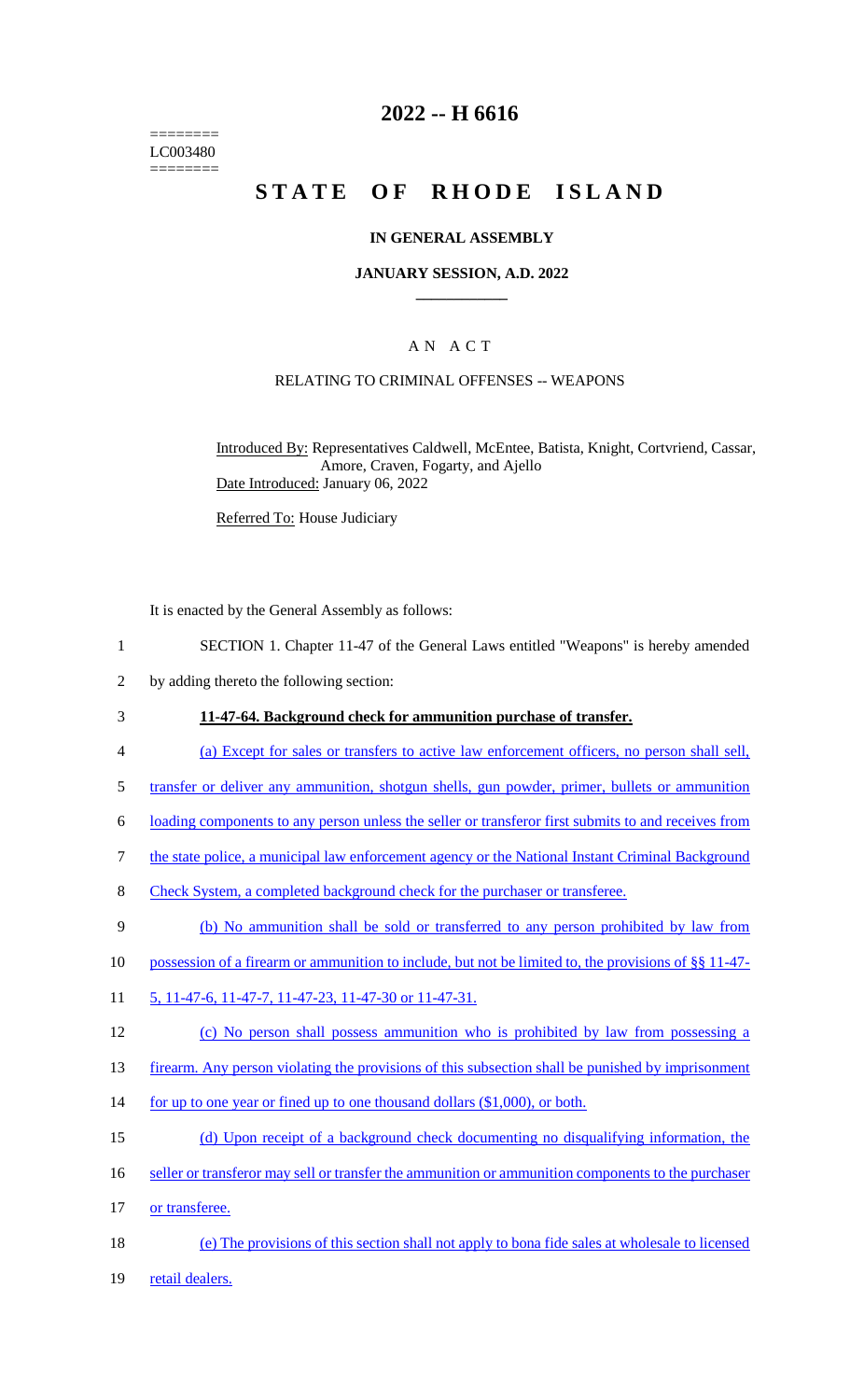- 1 (f) Any seller or transferee violating the provisions of this section shall be punished by a
- 2 fine of not more than five hundred dollars (\$500) per violation.
- 3 SECTION 2. This act shall take effect upon passage.

 $=$ LC003480 ========